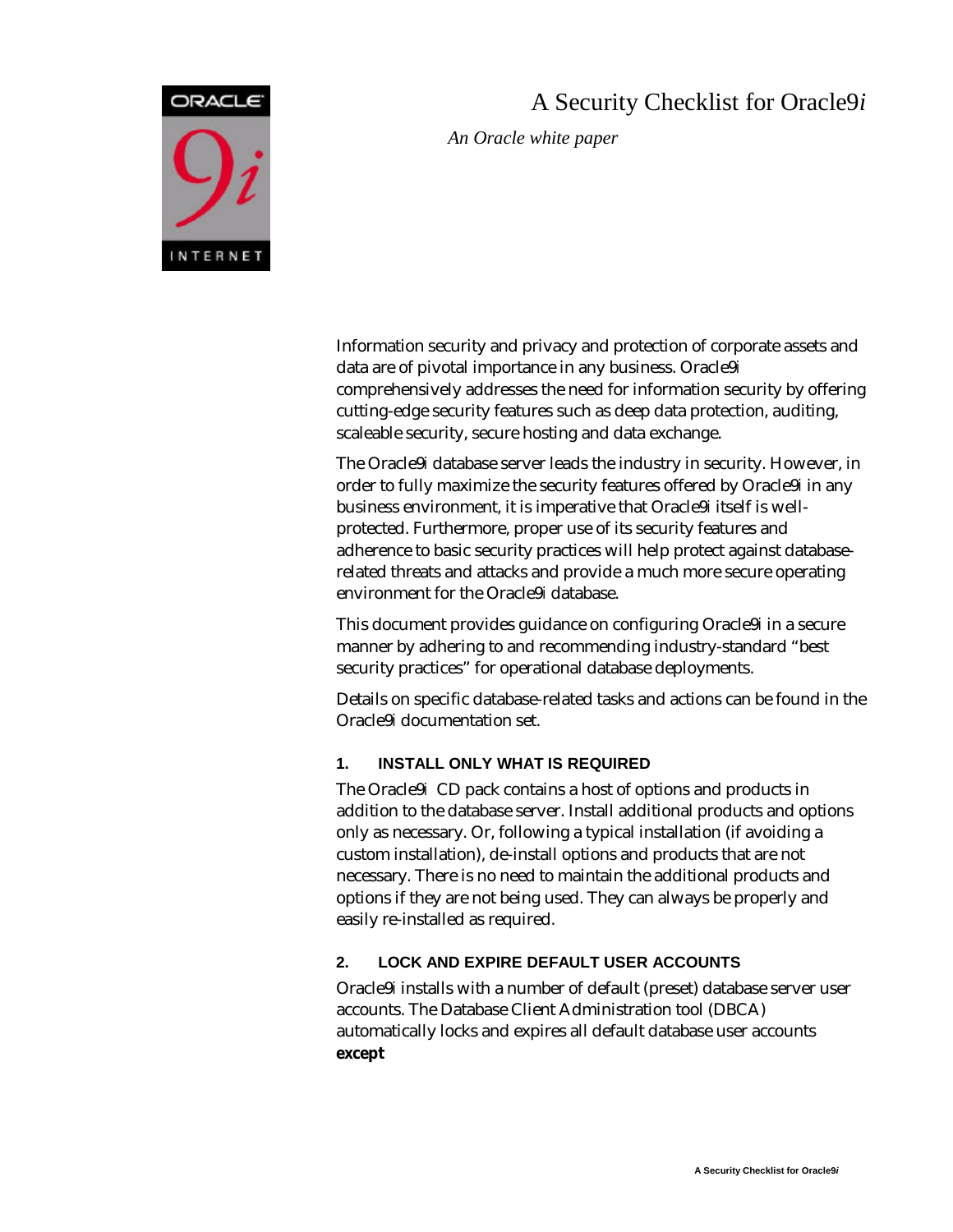SYS, SYSTEM, SCOTT, DBSNMP, OUTLN and the three JSERV users upon successful installation of the database server.

If a manual (not utilizing DBCA) installation of Oracle9*i* is performed, none of the default database users are locked upon successful installation of the database server. If left open in their default states, these user accounts can be exploited to gain unauthorized access to data or disrupt database operations. LOCK and EXPIRE all default database user accounts **except** SYS, SYSTEM, SCOTT, DBSNMP, OUTLN and the three JSERV database users after performing any kind of initial installation that does not utilize DBCA. Oracle9*i* provides SQL to perform such operations.

Provided below is the table of database users after a typical Oracle9*i* installation utilizing DBCA.

| <b>USERNAME</b>               | <b>ACCOUNT_STATUS</b>       |
|-------------------------------|-----------------------------|
| ADAMS                         | <b>EXPIRED &amp; LOCKED</b> |
| <b>AURORA\$JIS\$UTILITY\$</b> | <b>OPEN</b>                 |
| AURORA\$ORB\$UNAUTHENTICATED  | <b>OPEN</b>                 |
| BLAKE                         | <b>EXPIRED &amp; LOCKED</b> |
| <b>CLARK</b>                  | <b>EXPIRED &amp; LOCKED</b> |
| <b>CTXSYS</b>                 | <b>EXPIRED &amp; LOCKED</b> |
| <b>DBSNMP</b>                 | <b>OPEN</b>                 |
| HR                            | <b>EXPIRED &amp; LOCKED</b> |
| <b>JONES</b>                  | <b>EXPIRED &amp; LOCKED</b> |
| LBACSYS                       | <b>EXPIRED &amp; LOCKED</b> |
| <b>MDSYS</b>                  | <b>EXPIRED &amp; LOCKED</b> |
| ΟE                            | <b>EXPIRED &amp; LOCKED</b> |
| <b>OLAPDBA</b>                | <b>EXPIRED &amp; LOCKED</b> |
| <b>OLAPSVR</b>                | <b>EXPIRED &amp; LOCKED</b> |
| <b>OLAPSYS</b>                | <b>EXPIRED &amp; LOCKED</b> |
| <b>ORDPLUGINS</b>             | <b>EXPIRED &amp; LOCKED</b> |
| <b>ORDSYS</b>                 | <b>EXPIRED &amp; LOCKED</b> |
| <b>OSESHTTPSADMIN</b>         | <b>OPEN</b>                 |
| <b>OUTLN</b>                  | <b>OPEN</b>                 |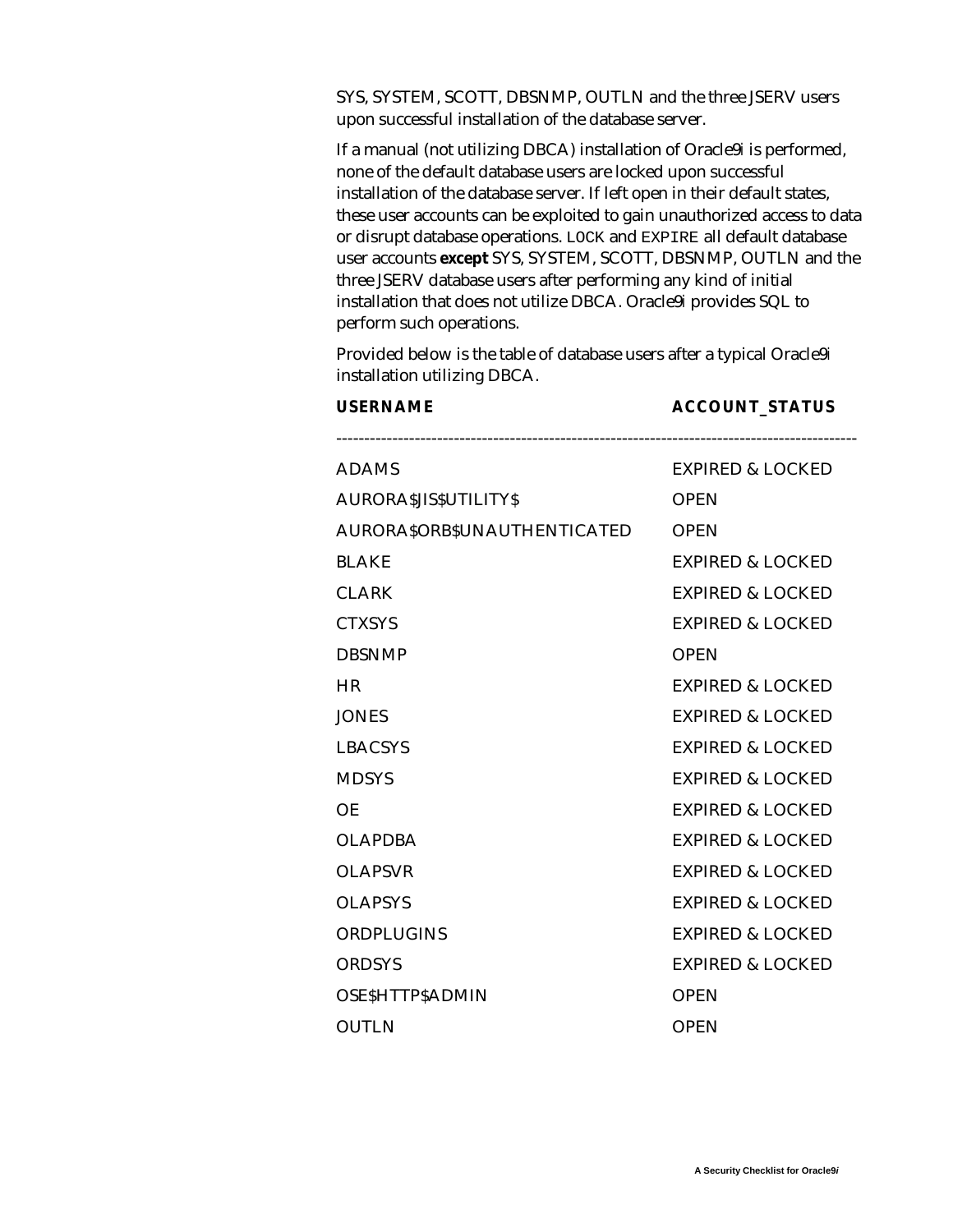| <b>PM</b>           | EXPIRED & LOCKED            |
|---------------------|-----------------------------|
| QS                  | <b>EXPIRED &amp; LOCKED</b> |
| QS_ADM              | <b>EXPIRED &amp; LOCKED</b> |
| $QS_C$              | <b>EXPIRED &amp; LOCKED</b> |
| QS_CBADM            | <b>EXPIRED &amp; LOCKED</b> |
| $QS_{\_\_}CS$       | <b>EXPIRED &amp; LOCKED</b> |
| $QS$ <sub>_ES</sub> | <b>EXPIRED &amp; LOCKED</b> |
| $QS$ <sub>_OS</sub> | <b>EXPIRED &amp; LOCKED</b> |
| QS_WS               | <b>EXPIRED &amp; LOCKED</b> |
| <b>SCOTT</b>        | <b>OPEN</b>                 |
| SH.                 | <b>EXPIRED &amp; LOCKED</b> |
| <b>SYS</b>          | <b>OPEN</b>                 |
| <b>SYSTEM</b>       | <b>OPEN</b>                 |

If any default database server user account other the ones left open is required for any reason, a database administrator (DBA) need simply unlock and activate that account with a new, meaningful password.

### **3. CHANGE DEFAULT USER PASSWORDS**

The most trivial method by which Oracle9*i* can be compromised is a default database server user account which still has a default password associated with it *even after installation*.

#### **3a. Change default passwords of administrative users**

In Oracle9*i*, SYS installs with a default password of CHANGE\_ON\_INSTALL and SYSTEM installs with a default password of MANAGER. Change the default passwords associated with users SYS and SYSTEM immediately upon installation of the database server.

#### **3b. Change default passwords of all users**

In Oracle9*i*, SCOTT installs with default password TIGER and the three JSERV accounts (AURORA\$JIS\$UTILITY\$,

AURORA\$ORB\$UNAUTHENTICATED and OSE\$HTTP\$ADMIN each install with randomly-generated passwords. Each of the other accounts install with a default password that is exactly the same as that user account (e.g., user MDSYS installs with password MDSYS).

Change the passwords for SCOTT, DBSNMP, OUTLN and the three JSERV user accounts immediately upon installation as well. If any of the other default user accounts that were locked and expired upon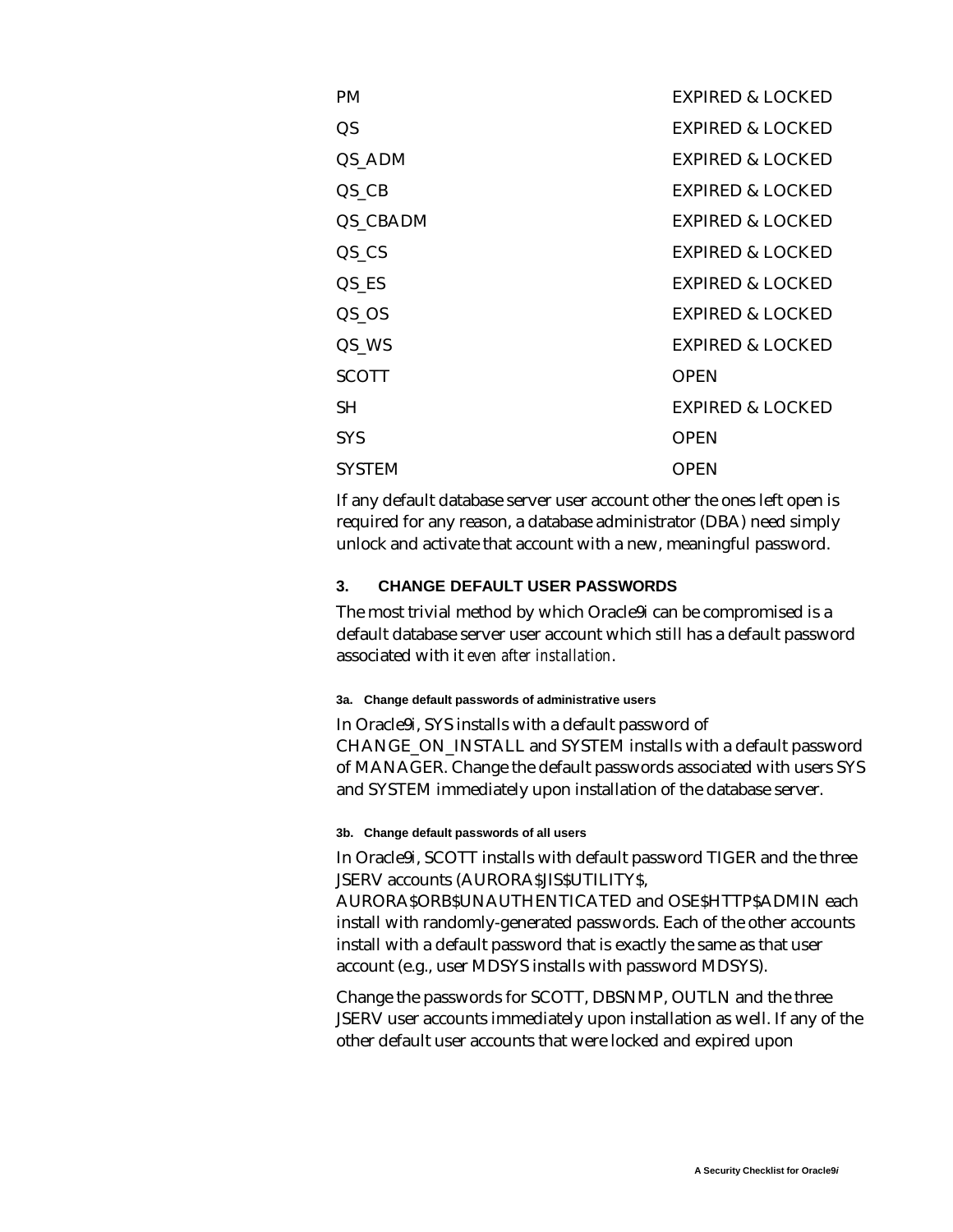installation need to be activated, assign a new meaningful password to that user account.

Even though Oracle does not explicitly mandate changing the default password for user SCOTT, Oracle nevertheless recommends that this user account also be locked unless it is being actively used.

#### **3c. Enforce password management**

Oracle recommends that basic password management rules (such as password length, history, complexity, etc.) as provided by the database be applied to all user passwords and that all users be required to change their passwords periodically.

Oracle also recommends, if possible, utilizing Oracle Advanced Security (an option to the Enterprise Edition of Oracle9*i* ) with network authentication services (such as Kerberos), token cards, smart cards or X.509 certificates. These services enable strong authentication of users to provide better protection against unauthorized access to Oracle9*i*.

## **4. ENABLE DATA DICTIONARY PROTECTION**

Oracle recommends that customers implement data dictionary protection to prevent users having the 'ANY' system privileges from using such privileges on the data dictionary.

To enable dictionary protection, set the init<sid>.ora (Oracle9*i* control file) configuration parameter, in the following manner:

### O7\_DICTIONARY\_ACCESSIBILITY = FALSE

By doing so, only those authorized users making DBA-privileged (e.g. CONNECT / AS SYSDBA) connections can use the 'ANY' system privilege on the data dictionary. If this parameter is not set to the value recommended above, any user with a DROP ANY TABLE (for example) system privilege will be able to maliciously drop parts of the data dictionary.

However, if a user requires view access to the data dictionary, it is permissible to grant that user the SELECT ANY DICTIONARY system privilege.

Note that in Oracle9*i*, O7\_DICTIONARY\_ACCESSIBILITY = FALSE by default; in Oracle8*i*, the parameter is set to TRUE by default and must specifically be changed to FALSE to enable this security feature.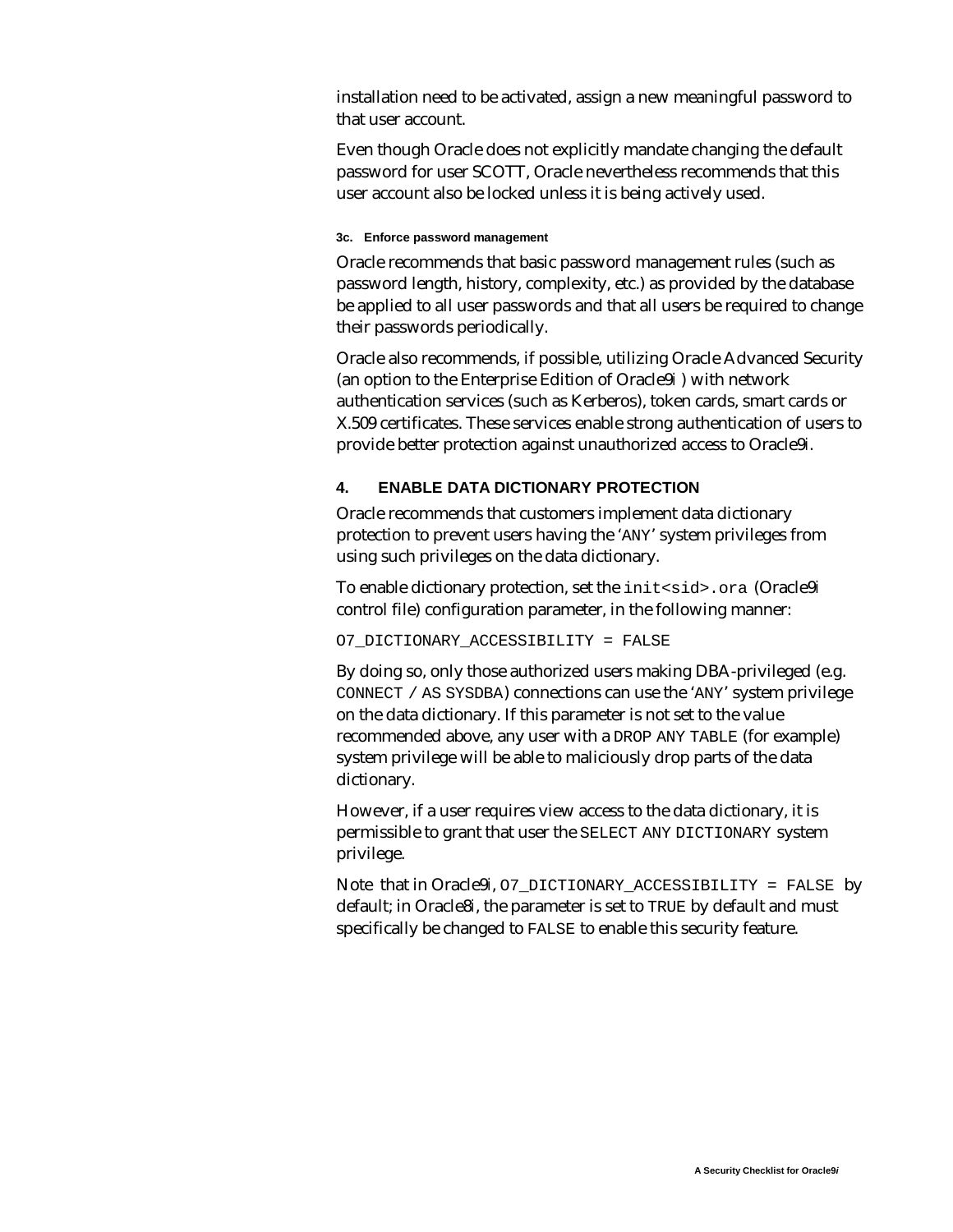### **5. PRACTICE PRINCIPLE OF LEAST PRIVILEGE**

#### **5a. Grant necessary privileges only**

Do not provide database users more privileges than are necessary. In other words, *principle of least privilege* is that a user be given only those privileges that are actually required to efficiently and succinctly perform his or her job.

To implement least privilege, restrict: 1) the number of SYSTEM and OBJECT privileges granted to database users, and 2) the number of SYSprivileged connections to the database as much as possible. For example, there is generally no need to grant CREATE ANY TABLE to any non DBAprivileged user.

#### **5b. Revoke unnecessary privileges from PUBLIC**

Revoke all unnecessary privileges and roles from the database server user group PUBLIC. PUBLIC acts as a default role granted to every user in an Oracle database. Any database user can exercise privileges that are granted to PUBLIC. Such privileges include EXECUTE on various PL/SQL packages that may permit a minimally privileged user to access and execute packages that he may not directly be permitted to access. The more powerful packages that may potentially be misused include:

• UTL\_SMTP

This package permits arbitrary mail messages to be sent from one arbitrary user to another arbitrary user. Granting this package to PUBLIC may permit unauthorized exchange of mail messages.

• UTL\_TCP

This package permits outgoing network connections to be established by the database server to any receiving (or waiting) network service. Thus, arbitrary data may be sent between the database server and any waiting network service.

• UTL\_HTTP

This package allows the database server to request and retrieve data via HTTP. Granting this package to PUBLIC may permit data to be sent via HTML forms to a malicious web site.

• UTL\_FILE

If configured improperly, this package allows text level access to any file on the host operating system. Even when properly configured, this package does not distinguish between its calling applications with the result that one application with access to UTL\_FILE may write arbitrary data into the same location that is written to by another application.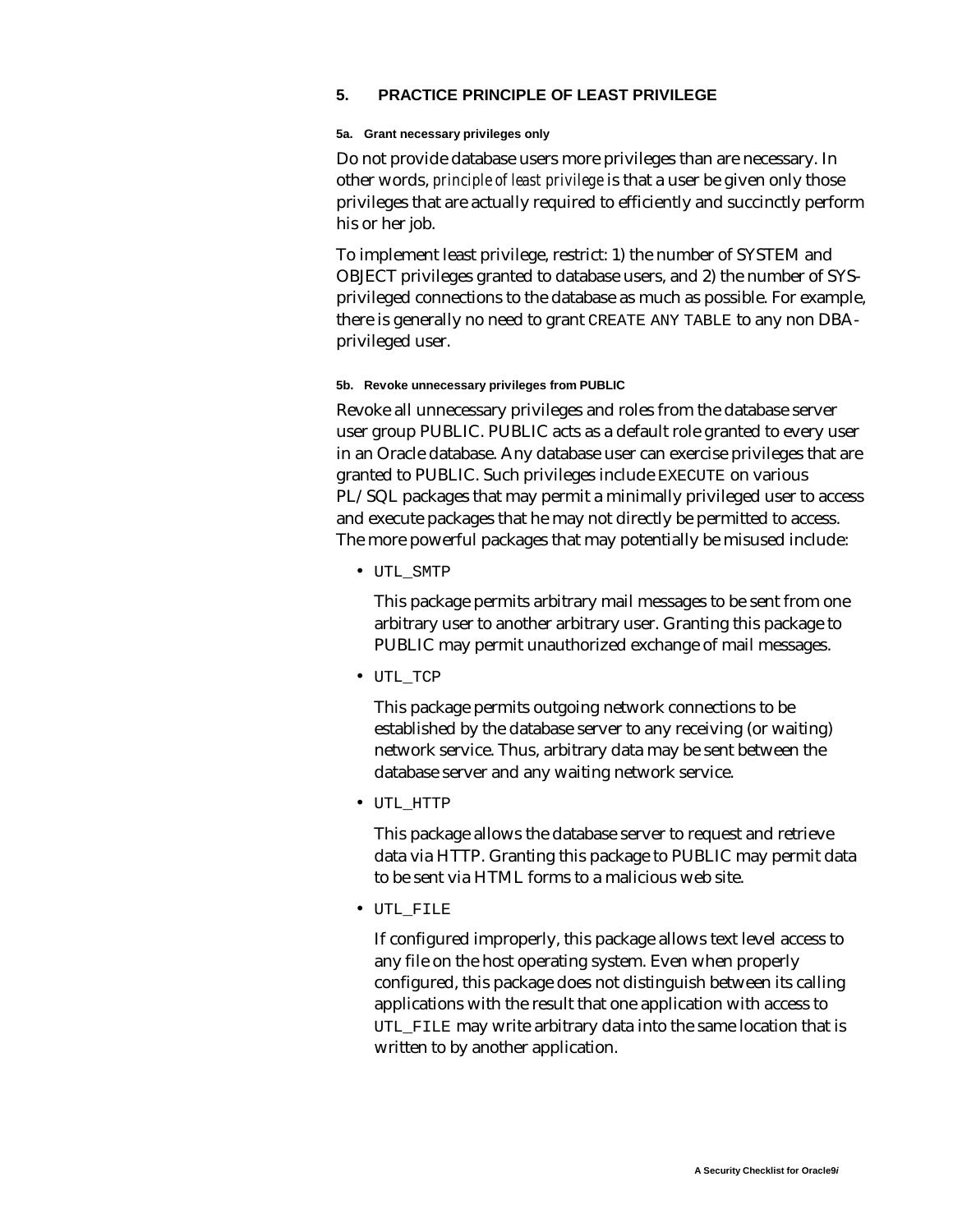• DBMS\_RANDOM

This package can be used to encrypt stored data. Generally, most users should not have the privilege to encrypt data since encrypted data may be non-recoverable if the keys are not securely generated, stored, and managed.

These packages are extremely useful to some applications that need them and require proper configuration and usage. These packages may not be suitable for other applications. Thus, unless absolutely necessary, revoke them from PUBLIC.

### **5c. Restrict permissions on run-time facilities**

Do not assign "all permissions" to any database server run-time facility such as the Oracle Java Virtual Machine (OJVM). Grant specific permissions to the explicit document root file paths for such facilities that may execute files and packages outside the database server.

An example of a vulnerable run-time call:

call dbms\_java.grant\_permission('SCOTT', 'SYS:java.io.FilePermission','<<ALL FILES>>','read');

An example of a better (more secure) run-time call:

```
call dbms_java.grant_permission('SCOTT',
'SYS:java.io.FilePermission','<<actual directory
path>>','read');
```
### **6. ENFORCE ACCESS CONTROLS EFFECTIVELY**

#### **6a. Authenticate clients properly**

Remote authentication is a security feature provided by Oracle9*i* such that if turned on (TRUE), it defers authentication of users to the remote client connecting to an Oracle database. Thus, the database implicitly trusts any client to have authenticated itself properly. Note that clients, in general, such as PCs, are not trusted to perform operating system authentication properly and therefore, it is very poor security practice to turn on this feature.

In a more secure configuration where this feature is turned off (FALSE), it enforces proper, server-based authentication of clients connecting to an Oracle database.

To restrict remote authentication and thereby defer client trust to the database, set the init<sid>.ora (Oracle9*i* control file) database configuration parameter in the following manner:

REMOTE\_OS\_AUTHENT = FALSE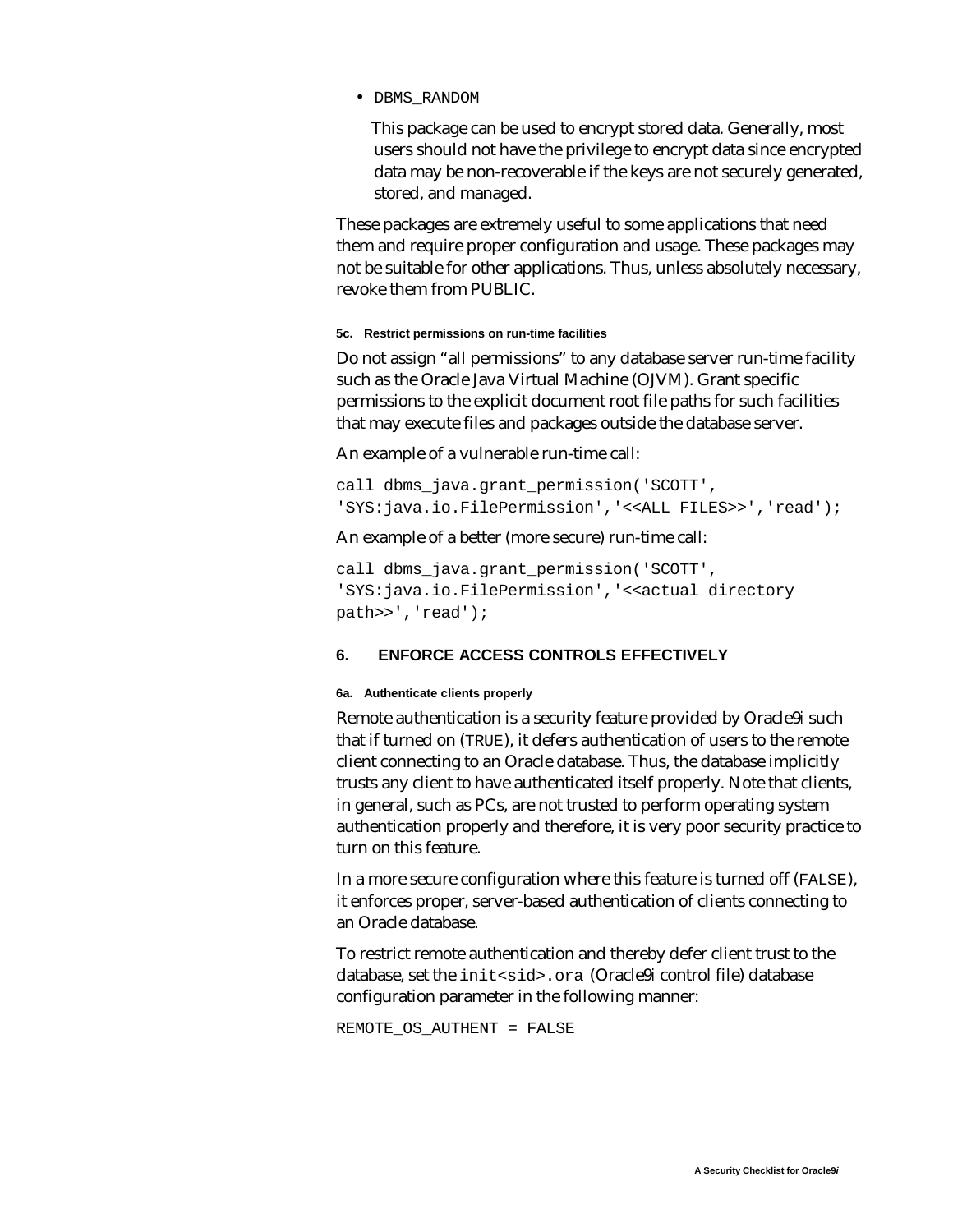#### **6b. Limit the number of operating system users**

Limit the number of users with operating system accounts (administrative, root-privileged or minimally privileged)on the Oracle9*i* host (physical machine) to the least number possible.

Oracle also recommends that neither any privileged operating system user nor the Oracle owner be permitted to modify the default file and directory permissions within and on the Oracle9*i* home (installation) directory unless instructed otherwise by Oracle Corporation.

### **7. RESTRICT NETWORK ACCESS**

### **7a. Utilize a firewall**

Keep the database server behind a firewall. Oracle9*i*'s network infrastructure, Oracle Net (formerly known as Net8 and SQL\*Net), offers support for a variety of firewalls from various vendors. Supported proxy-enabled firewalls include Network Associates' Gauntlet and Axent's Raptor. Supported packet-filtered firewalls include Cisco's PIX Firewall and supported stateful inspection firewalls (more sophisticated packet-filtered firewalls) include CheckPoint's Firewall-1.

#### **7b. Never poke a hole through a firewall**

If Oracle9*i* is behind a firewall, do not, under any circumstances, poke a hole through the firewall; for example, do not leave open Oracle Listener's 1521 port to make a connection to the Internet or vice versa.

Doing so will introduce a number of significant security vulnerabilities including more port openings through the firewall, multi-threaded operating system server issues and revelation of crucial information on database(s) behind the firewall. Furthermore, an Oracle Listener running without an established password may be probed for critical details about the database(s) on which it is listening such as trace and logging information, banner information and database descriptors and service names.

Such a plethora of information and the availability of an ill-configured firewall will provide an attacker ample opportunity to launch malicious attacks on the target database(s).

#### **7c. Prevent unauthorized administration of the Oracle Listener**

Always establish a meaningful, well-formed password for the Oracle Listener to prevent remote configuration of the Oracle Listener. Additionally, set the listener.ora (Oracle Listener control file) security configuration parameter in the following manner:

ADMIN RESTRICTIONS listener name=ON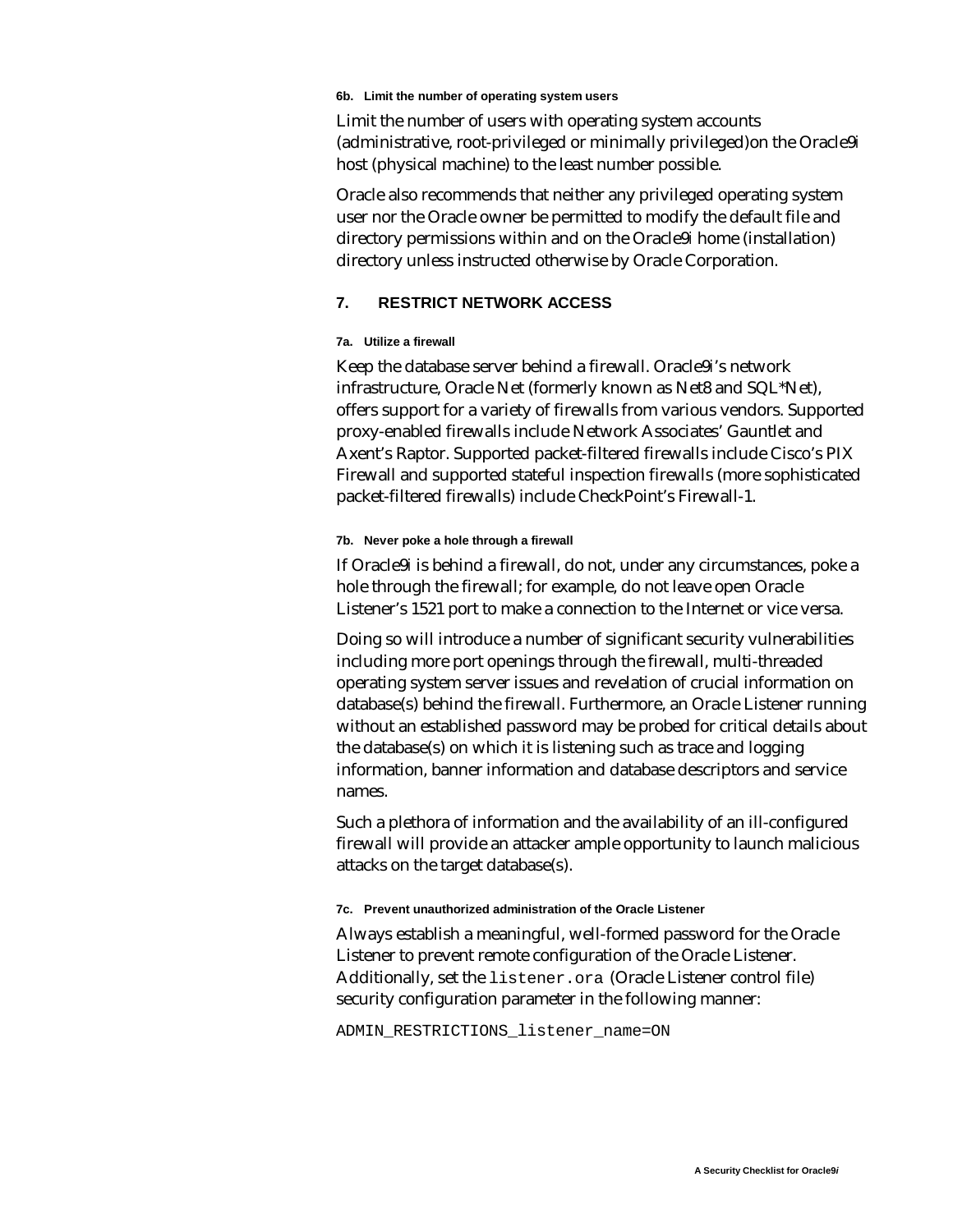Doing so will also prevent unauthorized administration of the Oracle Listener.

#### **7d. Check network IP addresses**

Utilize the Oracle Net "valid node checking" security feature to allow or deny access to Oracle server processes from network clients with specified IP addresses. To use this feature, set the following protocol.ora (Oracle Net configuration file) parameters:

```
tcp.validnode_checking = YES
tcp.excluded_nodes = {list of IP addresses}
tcp.invited_nodes = \{list of IP address\}
```
The first parameter turns on the feature whereas the latter two parameters respectively deny or allow specific client IP addresses from making connections to the Oracle Listener (and thereby preventing potential Denial of Service attacks).

### **7e. Encrypt network traffic**

If possible, utilize Oracle Advanced Security to encrypt network traffic between clients, databases and application servers. (Note that Oracle Advanced Security is available only with the Enterprise Edition of the Oracle database).

### **7f. Harden the operating system**

Harden the host operating system by disabling all unnecessary operating system services. Both UNIX and Windows platforms provide a variety of operating system services, most of which are not necessary for most deployments. Such services include FTP, TFTP, TELNET, etc. Be sure to close both the UDP and TCP ports for each service that is being disabled. Disabling one type of port and not the other does not make the operating system more secure.

# **8. APPLY ALL SECURITY PATCHES AND WORKAROUNDS**

Always apply all relevant and current security patches for both the operating system on which Oracle9*i* resides and Oracle9*i* itself, and for all installed Oracle9*i* options and components thereof.

Periodically check the security site on Oracle Technology Network for details on security alerts released by Oracle Corporation.

http://otn.oracle.com/deploy/security/alerts.htm

http://technet.oracle.com/deploy/security/alerts.htm

Also check Oracle Worldwide Support Service's site, Metalink, for details on available and upcoming security-related patches.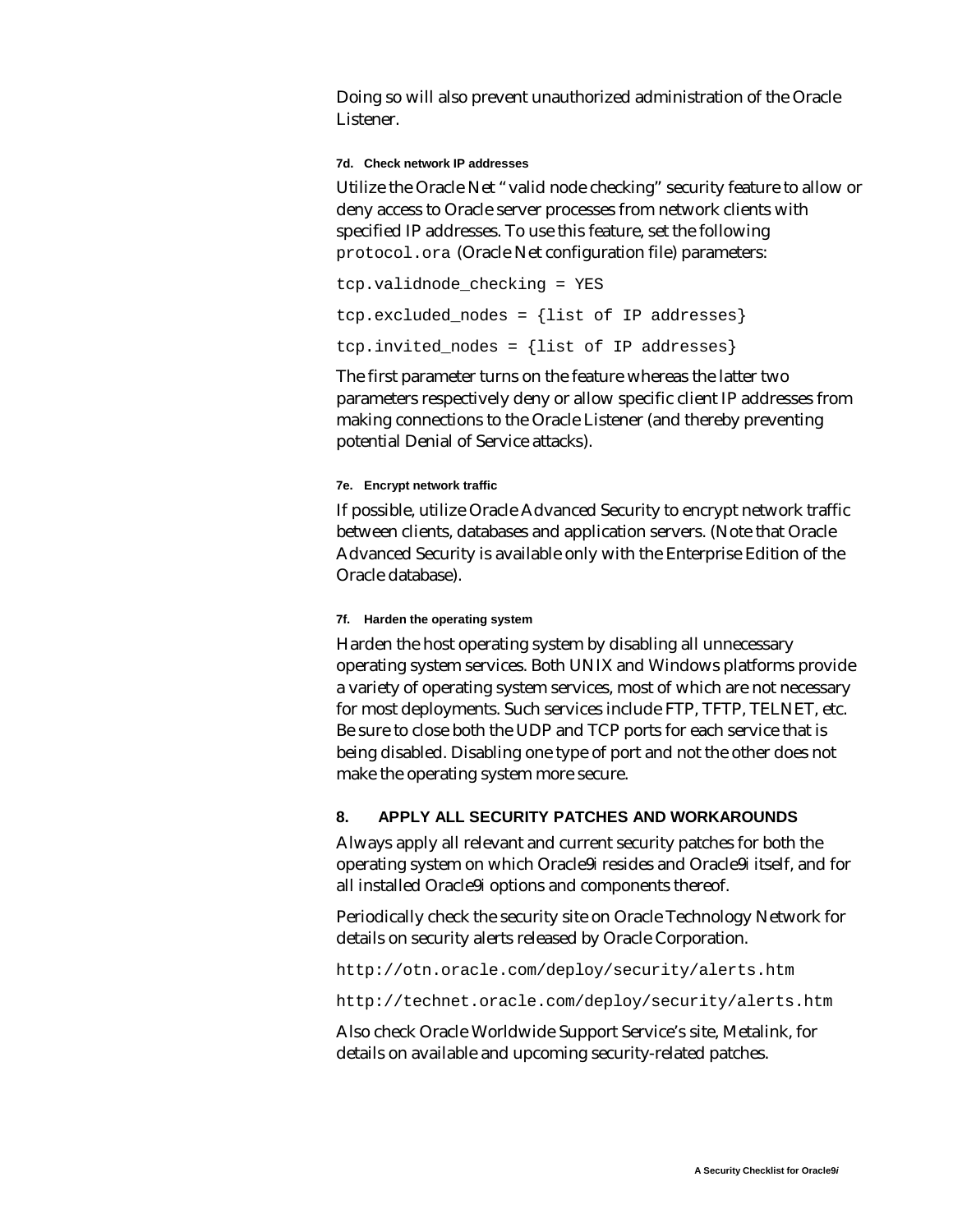http://metalink.oracle.com

# **9. CONTACT ORACLE SECURITY PRODUCTS**

If you believe that you have found a security vulnerability in Oracle9*i*, submit an iTAR to Oracle Worldwide Support Services via Metalink, or e-mail SECALERT\_US@ORACLE.COM a complete description of the problem, including product version and platform, together with any exploit scripts and/or examples.